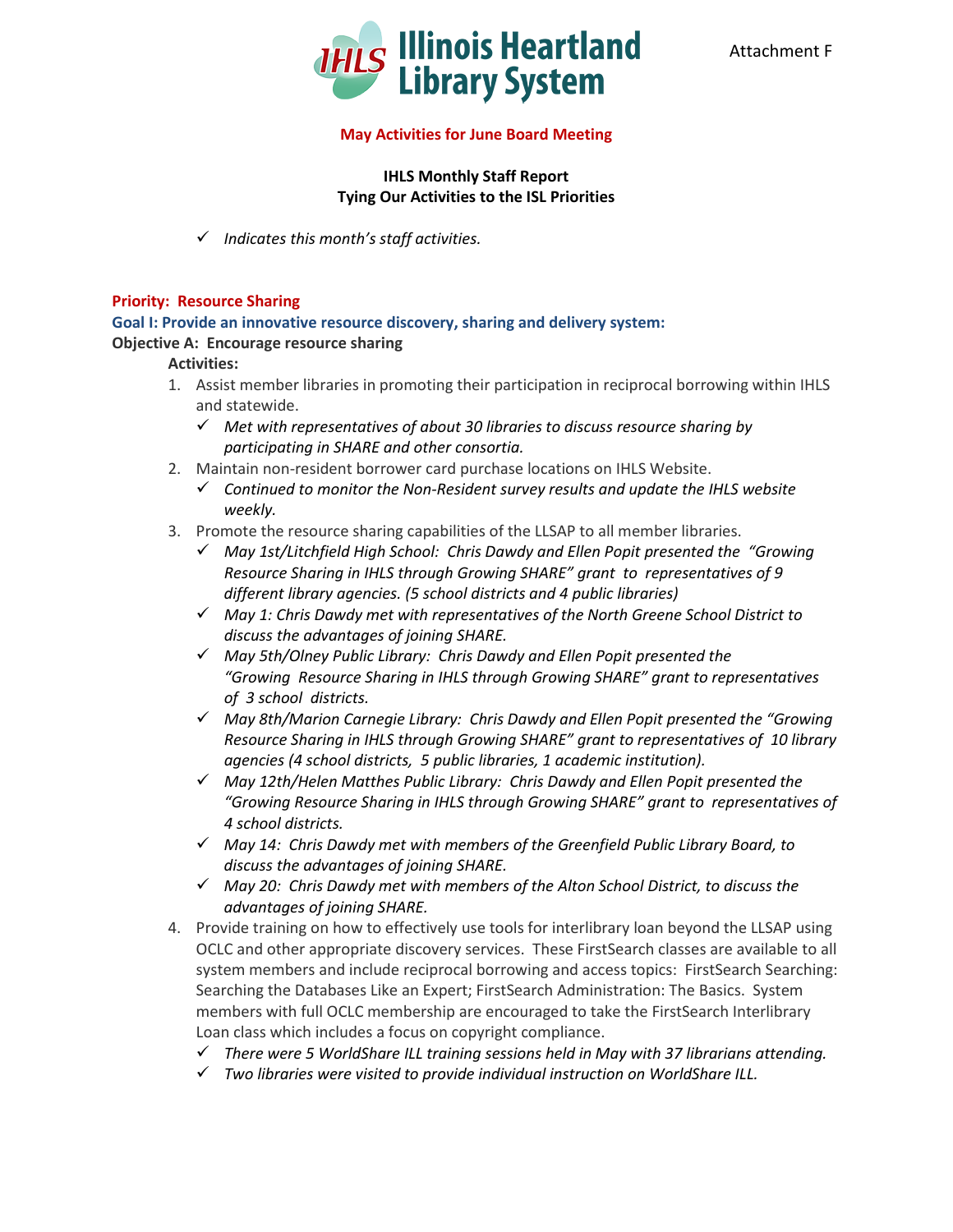- *Numerous emails and phone calls were exchanged with the topic of WorldShare questions and issues.*
- 5. Explore the cost and capability of interoperability with libraries independent of the LLSAPs.
	- *Continued the process of merging ILL Out-of-state records in Polaris with 144 clean records and 119 deleted records. The number of clean records includes new records that were requested by SHARE Member libraries.*

| <b>SHARE Statistics</b> |             |         |                  |           |                 |             |         |  |
|-------------------------|-------------|---------|------------------|-----------|-----------------|-------------|---------|--|
|                         |             |         | Reciprocal       | Pac       |                 |             |         |  |
|                         | Circulation | ILL     | <b>Borrowing</b> | Searches  | <b>Holdings</b> | <b>Bibs</b> | Patrons |  |
|                         |             |         |                  |           |                 |             |         |  |
| April 2013              | 770,817     | 61,818  | 48,513           | 661,126   | 8,953,361       | 1,910,883   | 790,049 |  |
| May 2013                | 743,549     | 114,430 | 61,942           | 1,100,785 | 8,942,050       | 1,920.634   | 784,283 |  |
| June 2013               | 814,417     | 184,940 | 65,891           | 661,566   | 8,981,075       | 1,905,087   | 788,023 |  |
| <b>July 2013</b>        | 850,892     | 138,641 | 68,960           | 644,208   | 8,991,402       | 1,928,106   | 784,028 |  |
| August 2013             | 790,258     | 139,555 | 61,543           | 652,256   | 8,995,814       | 1,929,231   | 798,119 |  |
| September 2013          | 885,916     | 141,666 | 60,944           | 696,999   | 9,021,461       | 1,935,716   | 800,708 |  |
| October 2013            | 943,153     | 154,268 | 66,625           | 707,758   | 9,046,157       | 1,935,157   | 802,871 |  |
| November 2013           | 831,585     | 135,707 | 58,710           | 623,768   | 9,066,327       | 1,934,896   | 804,875 |  |
| December 2013           | 719,734     | 120,643 | 51,533           | 557,802   | 9,062,746       | 1,931,142   | 807,509 |  |
| January 2014            | 827,562     | 143,710 | 60,069           | 692,213   | 9,058,711       | 1,884,609   | 808,450 |  |
| February 2014           | 802,661     | 140,364 | 55,648           | 650,213   | 9,058,711       | 1,884,609   | 805,634 |  |
| March 2014              | 886,973     | 153,957 | 61,457           | 727,703   | 9,065,928       | 1,884,067   | 803,207 |  |
| April 2014              | 847,678     | 150,545 | 57,731           | 637,041   | 9,035,531       | 1,886,715   | 802,743 |  |
| May 2014                | 736,0914    | 129,779 | 58,784           | 651,784   | ,9,027,758      | 1,886,611   | 795,877 |  |

## **Objective B: Provide a framework for members to participate in a state-of-the art integrated library system**

# **Activities:**

1. Participate in the Statewide E-Books Grant opportunity by implementing a SHARE 3M Cloud available to all SHARE members. Non-SHARE members will have the opportunity to participate in the Baker & Taylor Axis 360 consortium supported by RAILS.

# *At the end of May, we have 135 member libraries participating in the 3M Cloud consortia.*

2. Promote, as resources allow, new membership in the SHARE LLSAP. Promote the benefits of membership in the SHARE LLSAP through the following lev3els: Full, Transitional, Affiliate and CARLI Affiliate. Transitional and Affiliate members request materials through the SHARE PAC (public access catalog) by using an institutional membership library account, and receive delivery of materials through the IHLS courier service. Collections of Transitional and Affiliate members are not available in the SHARE PAC and IHLS will continually consider opportunities to more fully involve these members in resource sharing.

*At the end of May, we have 43 transitional members.*

3. Continue to offer SHARE member libraries a special IHLS/SHARE group purchase price for common third-party database products (e.g., Gale, Ebsco, Library Ideas, World Book). Available products and pricing information will be funneled through SHARE staff to all SHARE members. Ordering and invoicing will be coordinated by SHARE staff, thereby providing an incentive to vendors. A 1% handling fee is assessed for cost recovery.

 *Chris Dawdy has been working on gathering and sharing information on eResource proposals for FY15.*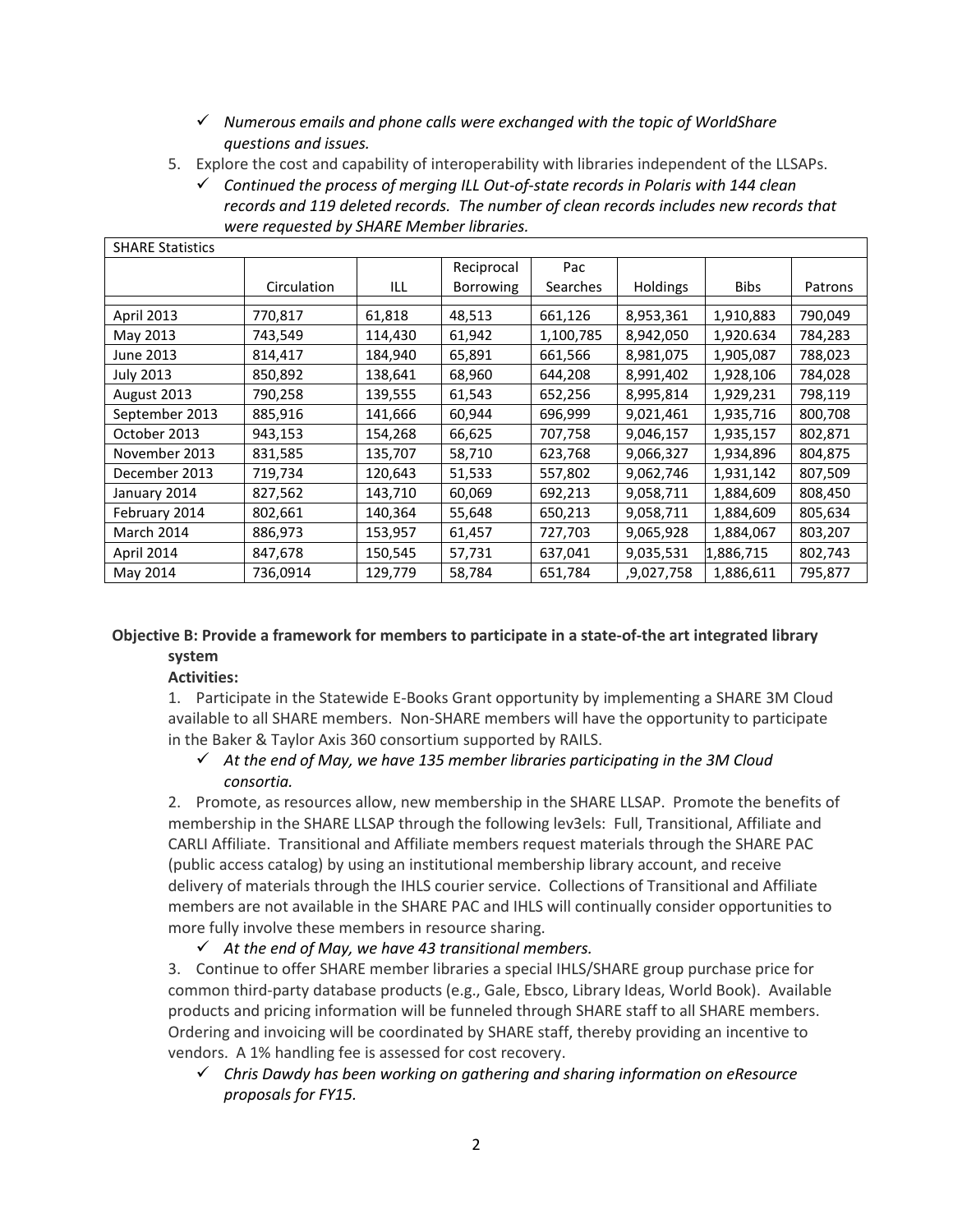## **Objective C: Ensure the integrity of records.**

## **Activities**

1. Maintain the requirement that all bibliographic records must be OCLC-derived records and have an OCLC control number to ensure database standards and mitigate duplicate records.

*Corrected 1601 and merged 608 bibliographic records in the SHARE Database.*

2. Support a Cataloging Center operation for the SHARE LLSAP members for copy and original cataloging for MARC bibliographic records and the creation of local authority records to enhance recovery. Service options are: Cataloging Library (Full member meets continuing education requirements for cataloging staff and performs own cataloging); Barcoding A Library (Full member sends all new materials to Center for copy and original cataloging and assessed fee based on percentage of library's material budget); Barcoding B Library (full member sends new materials as needed for original cataloging and assessed fee of \$10 per item cataloged). Any item that meets the Cataloging Maintenance Center's (CMC) eligible collections criteria for free cataloging is passed on to the CMC.

- *Cataloged 1834 items for member libraries.*
- *Cataloged 166 items for new SHARE members who recently joined SHARE (Palestine Public and Blue Ridge Township Library).*
- 3. Provide appropriate training for copy cataloging.
	- *Hosted Cataloger's Training Session and SHARE Chat.*
	- *Provided 4 Connexion Workshop days and 2 Searching and Matching Classes*
	- $\checkmark$

4. Evaluate the current methods utilized for ensuring the quality of the database through cataloging.

*SHARE Bibliographic and Cataloging Standards Committee met to discuss policies.*

# **Objective D: Operate Cataloging Maintenance Centers on behalf of libraries in Illinois. Activities:**

1. Prepare Resource Description and Access (RDA) best practice guidelines for information resources in all formats and make them available via WebJunction.

*Continue work on the guidelines document.*

2. Fulfill NACO (Name Authority Cooperative Program of the PCC) obligation by creating a minimum of 100 name or uniform title authority records per year.

- *8 Name Authority records were created during the month.*
- 3. Continue support of LLSAP database cleanup efforts in Illinois.
	- *Loaded the first of the files from the IHLS OCLC retroconversion, which included 9,388 records that needed the OCLC number inserted into the bibliographic record.*

4. Cooperate with Illinois State Library staff to identify statewide cataloging needs and develop strategies to meet them, prioritizing statewide initiatives that require cataloging expertise to ensure statewide access and resource sharing assisting with projects as agreed upon.

*Attended a meeting with ILS staff, concerning possible initiatives in the next fiscal year.*

## **Goal II: Provide a sustainable delivery system that provides the best service possible for Illinois libraries and its users.**

**Objective A: Ensure that IHLS delivery of library materials is accurate and timely, and meets member needs.**

**Activities:**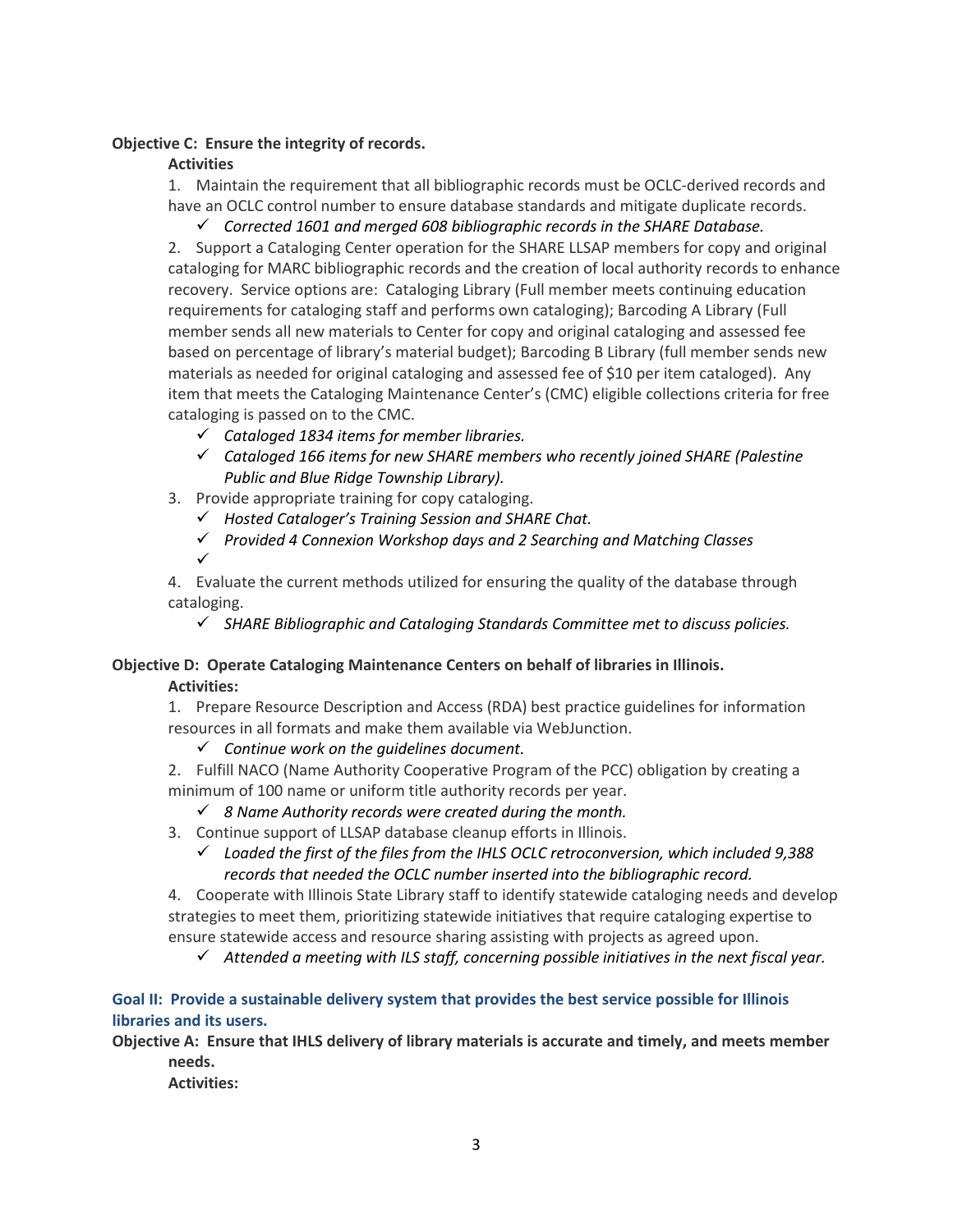| <b>Mayl 2014</b> | Delivery picked up<br>/delivered | <b>ILDS Delivery</b><br>Items to Hub | <b>ILDS Delivery</b><br>Items from Hub |  |
|------------------|----------------------------------|--------------------------------------|----------------------------------------|--|
| Champaign        | 115,589                          | 31,982                               | 31,283                                 |  |
| Decatur          | 99,091                           |                                      |                                        |  |
| <b>DuQuoin</b>   | 79,518                           | 17,043                               | 18,575                                 |  |
| Edwardsville     | 190,328                          | 33,462                               | 30,573                                 |  |

## **Objective B: Leverage existing delivery resources.**

#### **Activities:**

- 1. Evaluate the current delivery routes for delivery efficiency.
	- *Met with the Operations Managers and evaluated current libraries in their respective hubs*
	- *Beginning August, will have switched some libraries around to different hubs to increase efficiencies and turnaround time of items*
	- *Updated member list and indicated which libraries are already doing the community concept that ISL would like to see us do.*

2. Develop and implement improved hiring practices and training for courier drivers and sorters (to include best practices in customer service, driving safety, ergonomics, and the handling of library materials).

- *Gathered all materials pertaining to training of drivers that the previous systems had in order to create a new training program for the drivers/sorters*
- 3. Evaluate direct and overhead costs for sorting and delivery.
	- *Accounting is gathering all the financial information needed to give us a cost of operation by hub*

#### **Priority: Talking Book Program**

**Goal: Provide good customer service and well-maintained machines to patrons of the Talking Books Program.** 

## **Objective: Support the statewide machine lending program located in Carterville Activities:**

- 1. Contract with the Illinois State Library to manage statewide services.
	- *Required monthly reports were submitted to the National Library Service.*

2. Serve all persons eligible for service within the state of Illinois as stipulated in the agreement with NLS.

*C1 - 18*

- *DA1 - 81*
- *DS1 - 157*
- *Staff responded to 17 BARD inquiries during the month of May.*

3. Participate in the planning, coordination and evaluation of Illinois Talking Book Service, and ensure appropriate provision of services by staying informed of current procedures and trends related to Talking Books, the National Library Services/Library of Congress and librarianship in general.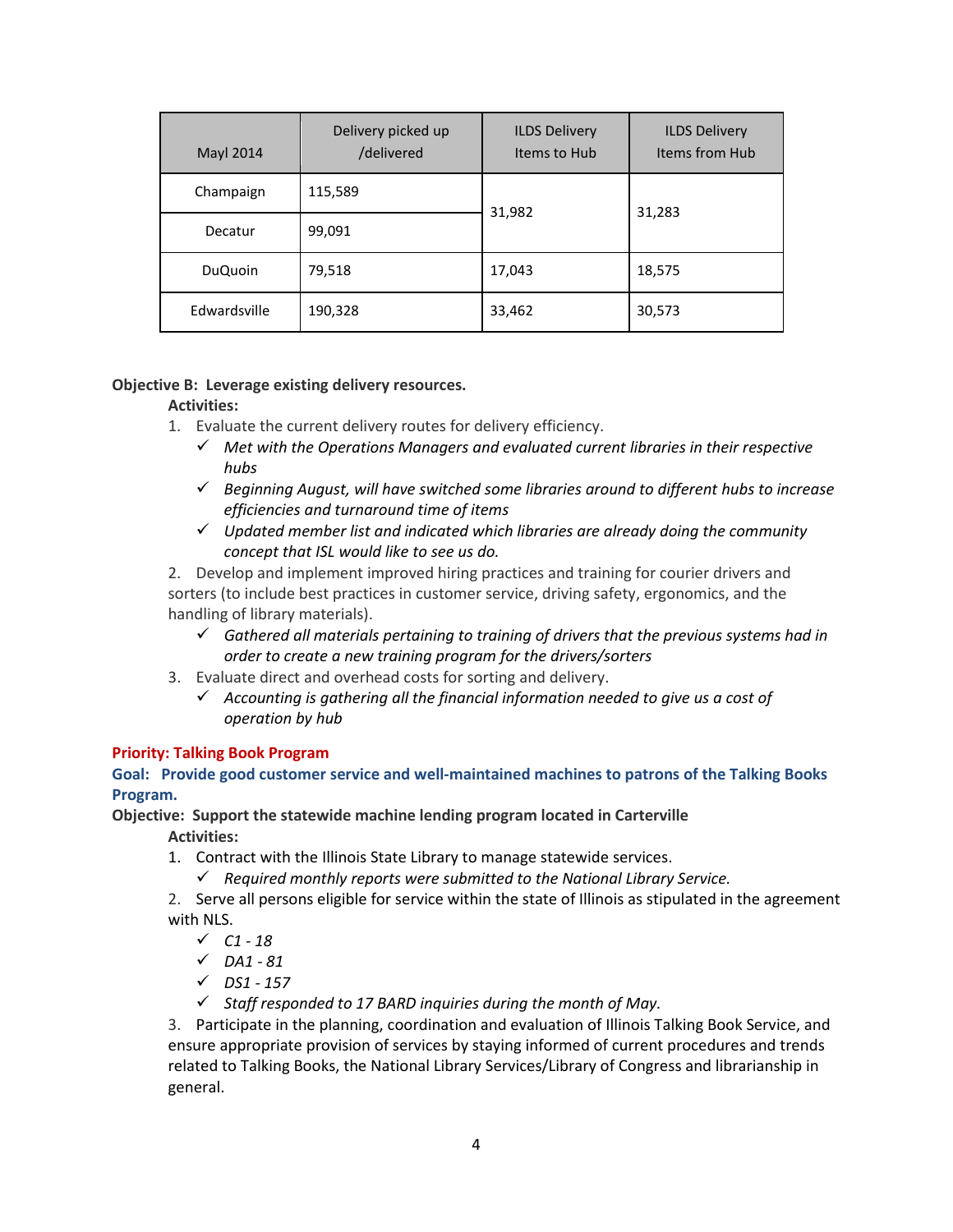- *May 4th - 10th attended National Library Service for the Blind and Physically Handicapped conference in Oklahoma City, Oklahoma.*
- *Interviews for open Machine Clerk position were conducted. Cindy Nelson was hired. Her starting date was scheduled for June 2, 2014.*
- *May 28th - Participated in monthly National Library Service for the Blind and Physically Handicapped nationwide conference call.*
- 4. Ensure the efficient and successful provision of service in accordance with the Revised Standards and Guidelines.
	- *Filled all requests for machines and equipment within 2 business days of receipt.*
	- *Responded to all BARD inquiries in a timely and efficient manner.*

# **Priority: Provide timely and pertinent information to member libraries.**

#### **Goal: Communications among member libraries and partners.**

**Objective: Provide various mechanisms to ensure good communications among member libraries and partners**

## **Activities:**

1. Visits to 15% of our more than 550 agencies would give IHLS staff the opportunity to arrange approximately 70 on-site visits. After a hiatus of almost three years from this valuable activity, a particular area of focus would be those library agencies that have recently seen a change in leadership. Another target audience would be those libraries facing any challenges that might impact their membership status and their ability to receive system services. Also in consideration would be conversations with library boards or other administrative bodies who might request that information from IHLS.

 *May 21st: Ellen Popit conducted a site visit at the Pinckneyville Public LIbrary with the newly hired director.*

2. Maintain an interactive website to assist member libraries in effective utilization of IHLS services and promote member forums.

- *Maintained and updated IHLS and SHARE websites*
- *Assisted SHARE libraries in setting up new receipt printers*
- *Renewed member library domain registrations*
- *Provided SHARE executive council vote survey results to Policies and Finance/Fees Committee*
- *Finalized SHARE Barcoding buddy & SWAT team MOUs*
- *Assigned first SHARE Barcoding buddy. Carlinville Public Library will be assisting Frank Bertetti Benld Public Library.*
- *Assisted with TMQ Batchload cleanup in Polaris*
- *Assisted with setup of phones with switchover to single phone server*

## **Priority: Administrative Activities**

## **Goal I: Ensure effective utilization of IHLS resources**

## **Objective A: Ensure fiscal accountability**

## **Activities:**

1. Support the business operations of IHLS through monthly financial reports, payroll, accounts payable, and accounts receivable.

- *Reduce time constraints for payroll processing by processing payroll 1 day early (on Tuesday).*
- *Analyzed/audited several general ledger cash accounts recorded and posted missing transactions.*